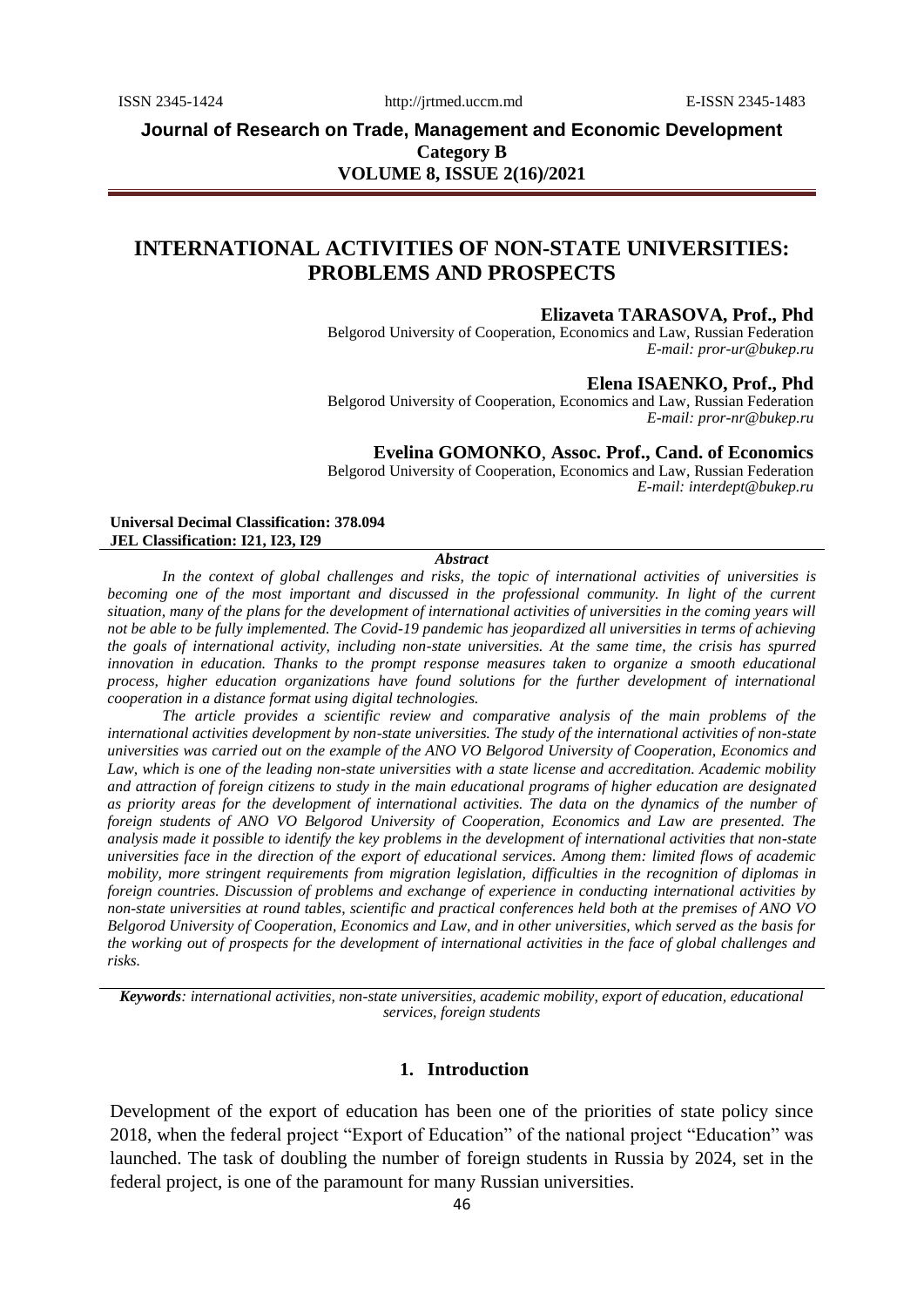ISSN 2345-1424 http://jrtmed.uccm.md E-ISSN 2345-1483

The main functions to achieve the goals set by the state in terms of the development of higher education internationalization are assigned to state universities. At the moment, state universities have already developed clear strategies for internationalization, formed an image in the international market, developed and launched a mechanism for information and coordination support of international activities of universities, there is free access to all-Russian online platforms for the recruitment of foreign students, as well as significant support, both on the part of Rossotrudnichestvo representations abroad, and on the part of the ministries of science and education of the countries of far and near abroad.

Unlike state universities, non-state universities have to work in less comfortable conditions and rely only on their own strength. Non-state universities, in the current mode, constantly interacting with foreign students, each time explain to them that they also have a license and state accreditation and receive them on the same conditions as state universities. The situation is further complicated by the stricter norms of migration legislation in relation to non-state universities, the difficulty in recognizing educational documents by foreign ministries of science and education. The role of non-state universities in the development of research activities and in improving the quality of education is underestimated. Often, the main emphasis is on the commercial approach of non-state universities to internationalization processes.

Of course, without denying that the commercial component acts as an important factor stimulating the activities of non-state universities in terms of the development of international activities, the existing difficulties and problems on the way to internationalization make nonstate universities feel a great responsibility for providing high quality education. Non-state universities are an integral part of the modern Russian higher education system and contribute to the development of international cooperation and partnership.

# **2. Extent of the study of the problem at present, study purpose**

An analysis of studies related to the participation of non-state universities in the processes of higher education internationalization convincingly indicates the need for a detailed study of the problems and determining the prospects for the development of international activities of non-state universities. In the specialized literature, attempts are made to systematize these issues, however, a description of the specific problems that non-state universities face in the process of international activities and ways to solve them in the context of the changing requirements and challenges of modern economic and educational reality is not presented.

The purpose of this article is to determine the prospects for the development of international activities of non-state universities based on an objective analysis of the strengths and weaknesses, threats and opportunities for conducting international activities of the ANO VO Belgorod University of Cooperation, Economics and Law.

## **3. Methods and materials used**

This article was made using the methods of theoretical and empirical research. The logic of the research was built on the basis of three sequential stages and using the appropriate scientific methods: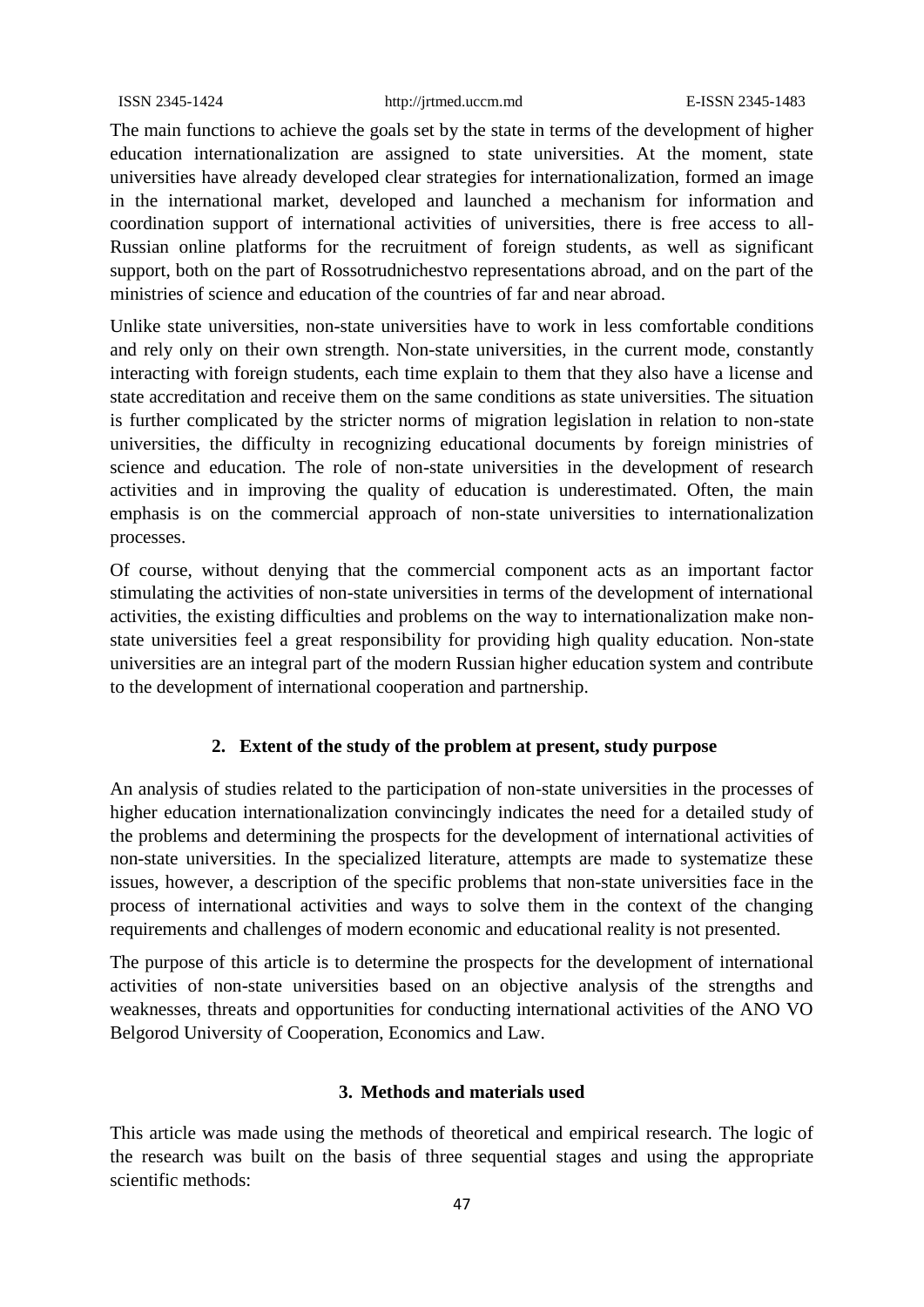- 1. The exploratory stage the study of the conceptual foundations of the development of international activities of universities and the legal framework governing the conditions and procedure for its implementation. The works of A. M. Alexandrov, D. G. Arsenyev, M. S. Andronov, M. V. Larionova, M. A. Trubitsin and others are devoted to the issues of international activities development by higher schools.
- 2. Information and analytical stage analysis of the results of international activities of ANO VO Belgorod University of Cooperation, Economics and Law. The analysis of the results of the international activities of ANO VO "Belgorod University of Cooperation, Economics and Law" was carried out in the context of two aspects of international activities aimed at increasing the level of internationalization and most exposed to global challenges and risks:
	- 1) expanding the export of educational services in order to attract foreign citizens to study at non-state universities;
	- 2) support and development of academic mobility.
	- In this case, the methods of analogy, induction and deduction were used.
- 3. Development stage determining the prospects for the development of international activities of non-state universities. The methods used at this stage include: modelling, design, visualization, graphic methods of presenting authors' ideas and developments.

# **4. Findings and discussions**

The Belgorod University of Cooperation, Economics and Law pay special attention to the development of international activities. The primary task is to preserve and develop international collaboration in the field of cooperation. To this end, agreements on cooperation in the field of education and science were concluded with cooperative universities of the CIS countries. As of today, they have grown into an agreement on the Consortium for the creation of the Cooperative Network University. Within the framework of the consortium, active interaction is carried out in the educational and scientific spheres, joint educational programs are being developed and implemented, joint scientific research and cultural events are being carried out.

Since 2014, the UNESCO Chair Education for Sustainable Development of Cooperatives has been successfully functioning. As part of the work of the UNESCO Chair Education for the Sustainable Development of Cooperatives, it has already become a tradition to hold annual international forums at which the problems and prospects of the development of the cooperative movement in the world are discussed.

Cooperation with cooperative universities of the CIS countries within the framework of the Consortium and the UNESCO Chair Education for the Sustainable Development of Cooperatives stimulated an increase in the pace of academic mobility. The most active academic mobility of teaching staff and students is carried out with the Belarusian Trade and Economic University of Consumer Cooperatives and the Tajik State University of Commerce. Another direction in the development of the international activities of the university, contributing to internationalization, is to attract foreign citizens to study in the basic educational programs of higher education. As can be seen from the data shown in Figure 1, the number of foreign students at Belgorod University of Cooperation, Economics and Law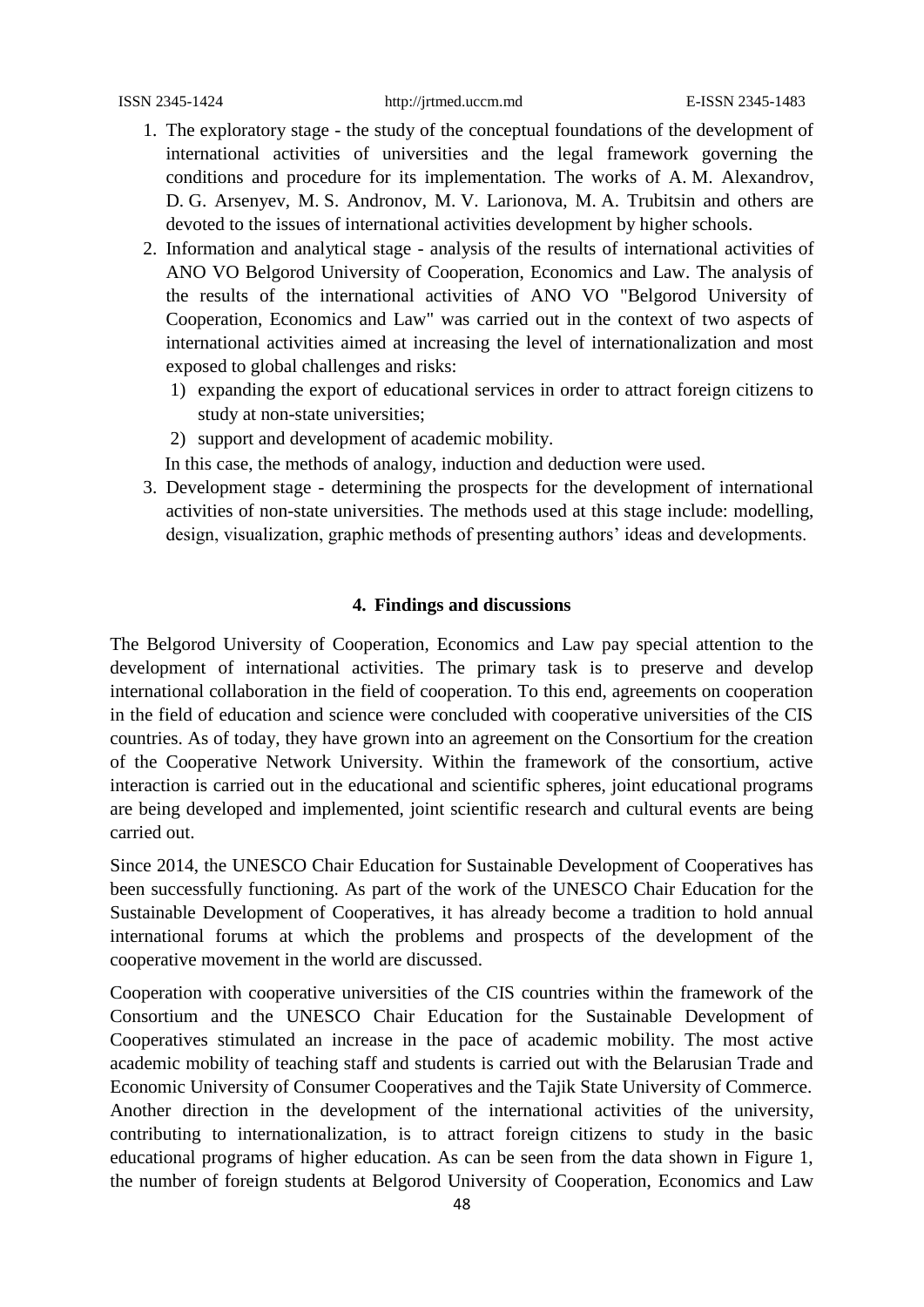has been constantly increasing since 2018. As a positive trend, a significant increase in the number of foreign students in 2020 compared to 2019 should be noted.



**Figure 1. Dynamics of students of ANO VO Belgorod University of Cooperation, Economics and Law for 2016-2020, %**

The composition of foreign students studying at the university on basic educational programs is dominated by citizens of the countries of the near abroad: Ukraine, the Republic of Belarus, and Turkmenistan. The most demanded areas of training for them are Economics, Management, and Jurisprudence. Students from far abroad are more attracted by Applied Informatics.

In order to increase the enrolment of foreign citizens from far abroad for the main educational programs of higher education in 2015, the university opened a Preparatory Faculty for Foreign Citizens. The dynamics of the number of students who have successfully completed the development of additional educational programs that ensure the preparation of foreign citizens and stateless persons for the development of professional educational programs in Russian is shown in Figure 2.

The dynamics of trainees' graduation of the preparatory faculty for foreign citizens of the Belgorod University of Cooperation, Economics and Law is presented in Figure 2 using chain and basic growth rates. The dynamics of the chain growth rates shows an annual increase in the number of students of the preparatory faculty for foreign citizens, but the growth rate of this indicator is slowing down annually. Thus, the largest increase occurred in 2017, when the number of students who successfully completed the development of additional educational programs that ensure the preparation of foreign citizens and stateless persons for the development of professional educational programs in Russian, was increased almost threefold. In subsequent years, the growth in the number of trainees took place at slower pace.

Basic growth rates indicate that the number of students at the Preparatory Faculty for Foreign Citizens of the Belgorod University of Cooperation, Economics and Law as a whole has increased eightfold within the five-year period under review. And this number is not yet the limit to the possibilities that the university currently has.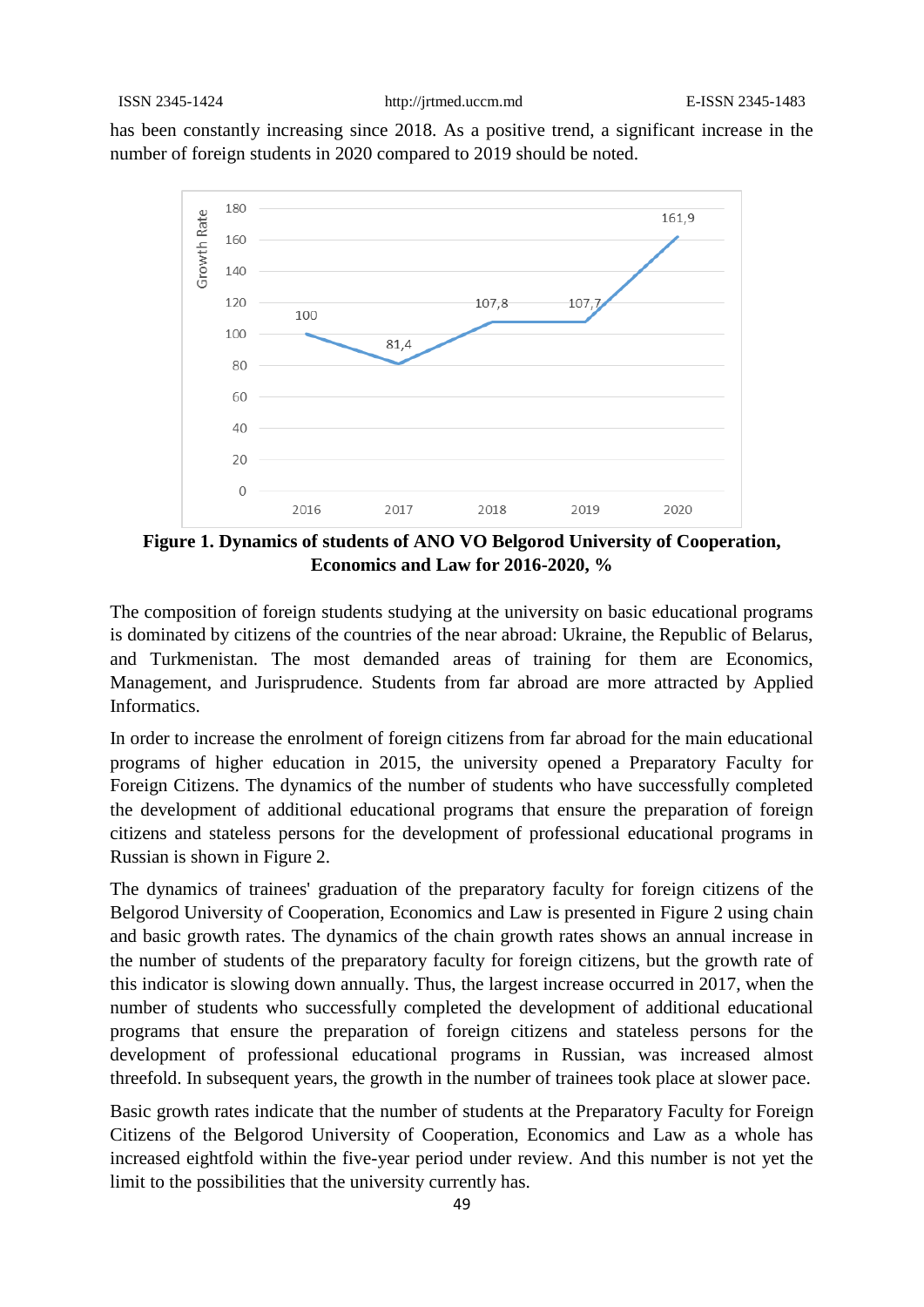

# **Figure 2. Dynamics of foreign trainees graduation of the Preparatory Faculty for Foreign Citizens of ANO VO Belgorod University of Cooperation, Economics and Law for 2016-2020, %**

The main reason for the slowdown in the growth rate of the number of trainees of the Preparatory Faculty for Foreign Citizens is associated with the latest changes in migration legislation, in accordance with which universities do not have the opportunity to automatically extend the visa for foreign citizens who have completed preparatory courses in non-state universities. Migration legislation requires a mandatory departure of a foreign citizen to his/her country and the issuance of a new invitation to enter the Russian Federation for the purpose of study. As a result, a foreign citizen decides to study at a state university and, accordingly, makes his/her choice towards the preparatory departments of state universities. This is especially true for foreign citizens from Latin America and Africa, since the cost of air travel to these countries and back to Russia is high. In this regard, the main audience of students of the Preparatory Faculty for Foreign Citizens of the Belgorod University of Cooperation, Economics and Law are foreign citizens of the neighbouring regions of Asia and North Africa (Figure 3).

Thus, analysing the main directions of development of international activities with ANO VO Belgorod University of Cooperation, Economics and Law as a case study as one of the leading non-state universities, included in 2020 in the TOP-5 private universities in Russia (RAEX Rating Review), we identified a number of problems requiring further discussion.

Based on the results of the analysis, it was found that the academic mobility of the university is reduced mainly to mobility within the CIS countries. One of the obstacles on the way to reaching the international level in terms of the mobility of teaching staff and students of nonstate universities is their insufficient level of proficiency in English. It should be noted that this problem is of a purely intra-university nature and it is already being solved by organizing English language courses for teaching staff and university students on preferential terms, which serves as a motivating factor for increasing the pace of academic mobility.

Today, students of most non-state universities are almost completely prepared for mastering lectures in English. Teachers from private universities are also gradually beginning to practice lecturing and conducting seminars in English.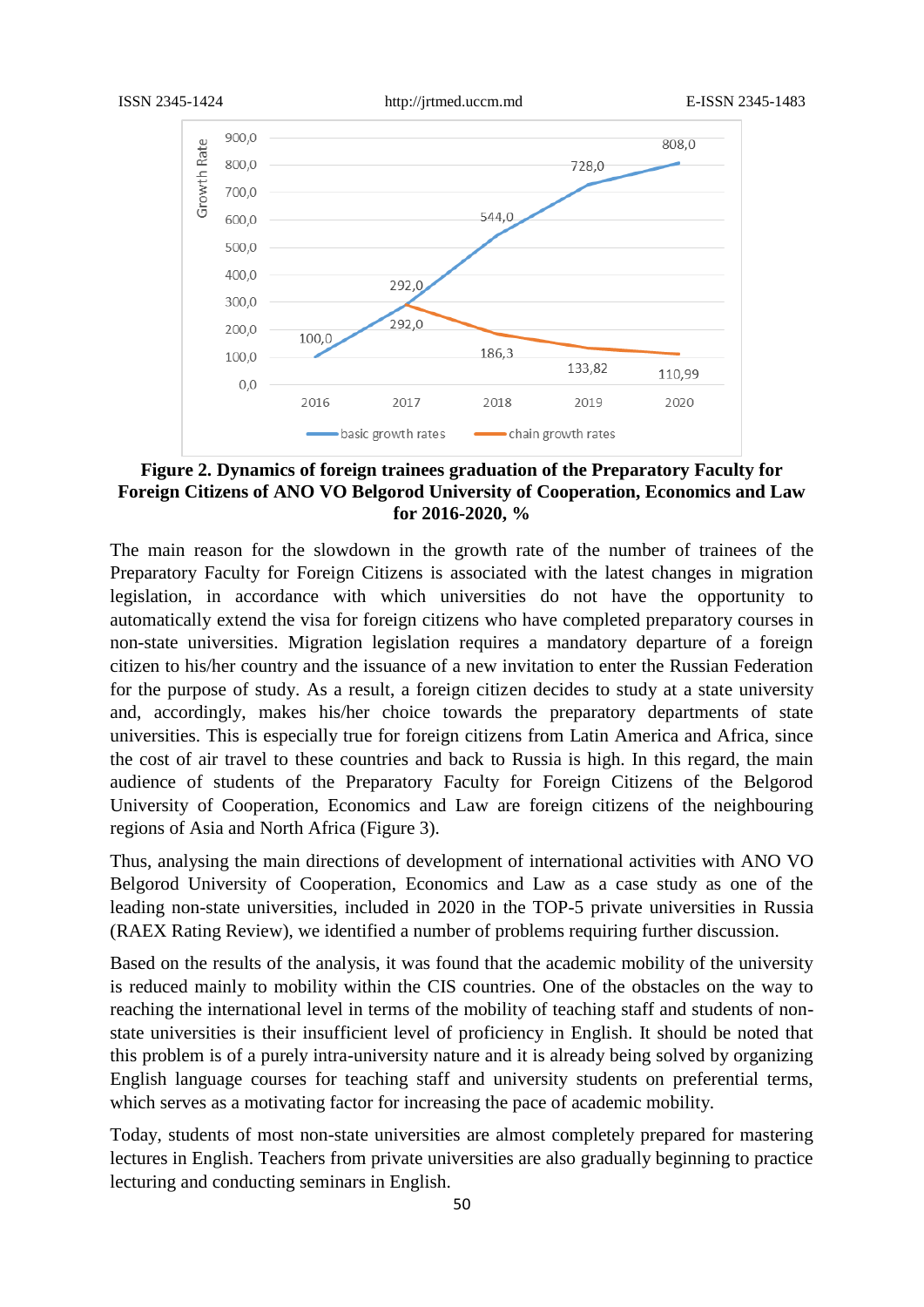

# **Figure 3. Structure of foreign trainees of the Preparatory Faculty for Foreign Citizens of ANO VO Belgorod University of Cooperation, Economics and Law as of January 01, 2020 by citizenship, %**

The situation is somewhat improved in terms of recruiting students by the preparatory departments of non-state universities from Latin America, Central and South Africa by joint Order No. 882/391 of the Ministry of Science and Higher Education of Russia and the Ministry of Education of Russia on August 05, 2020 "On the organization and implementation of educational activities in a network form of educational programs", which paragraph 9 allows the transfer of students in additional educational programs from the base organization to the participating organization. We can only hope that state universities will support the initiative of non-state universities to act as a base organization, provided that the migration legislation does not relieve them of their responsibility as the inviting party.

Another problem is related to the fact that the number of foreign nationals from far abroad countries (visa students) who completed their studies at the preparatory department for foreign nationals at a non-state university and continued their studies at the same university in the main educational programs of higher education remains minimal. In general, foreign students come to non-state universities after completing their educational programs at state universities in order to obtain a second higher education or education of the next level.

This problem is caused by the difficulty of recognition of diplomas of non-state universities in some foreign countries. In particular, in the near abroad countries the documents of graduation from the Belgorod University of Cooperation, Economics and Law are successfully recognized by the Ministries of Science and Education of these countries, and the graduates of the university have a high percentage of employment. Meanwhile, with some far abroad countries it is essentially a "vicious" circle: in order to get recognition, it is first necessary to ensure the graduation of foreign citizens from these countries; in turn, the university cannot attract foreign citizens from these countries to study, because it cannot guarantee that the diploma received will be recognized in their country.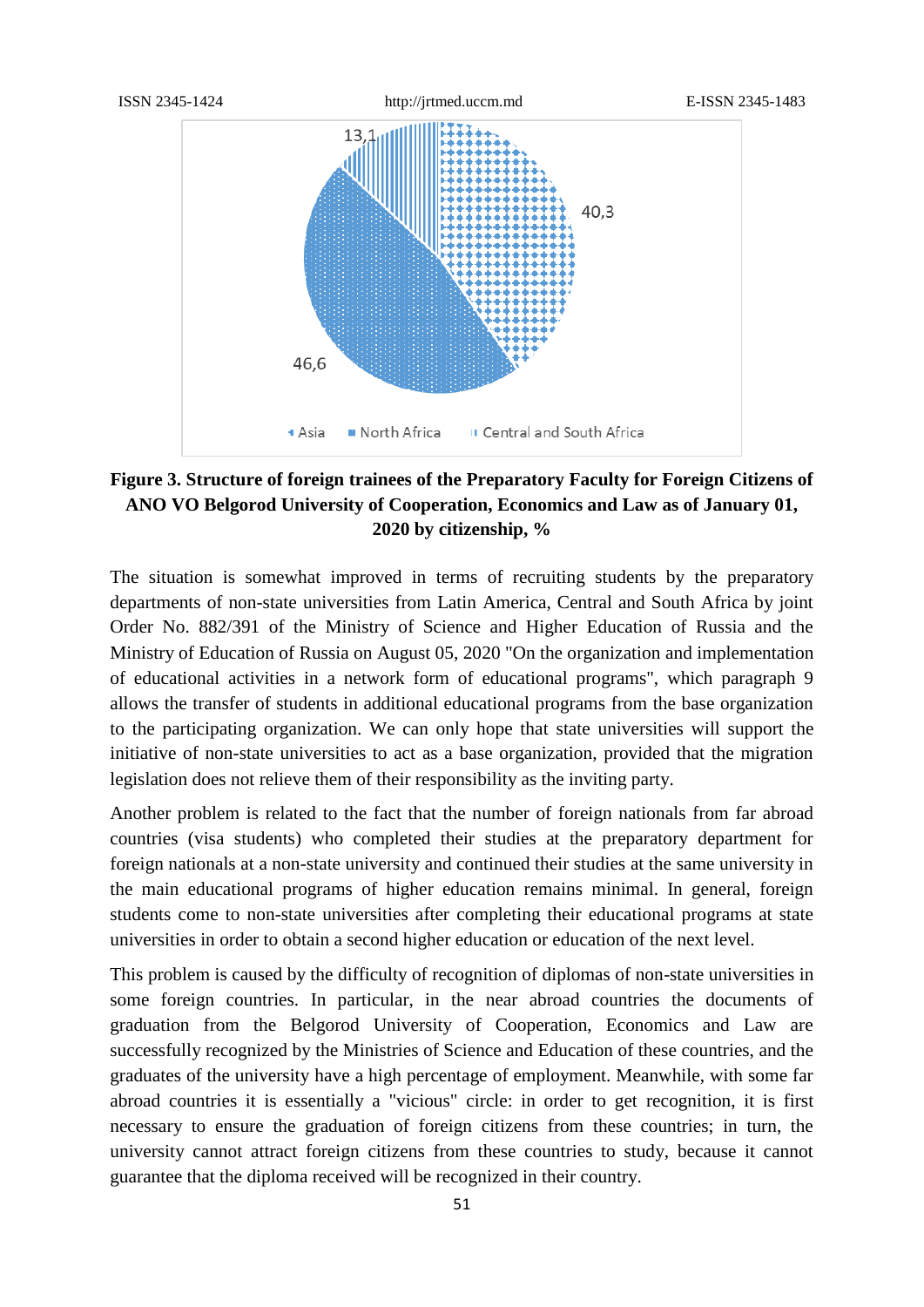### **5. Conclusions**

Despite the above-mentioned problems, non-state universities strive to maintain their attractiveness to foreign nationals from different countries by providing them with a more comfortable environment and a high quality of education.

As promising directions for the development of international activities of non-state universities should be highlighted:

- 1) implementation of educational programs in network form, involving double diplomas; increase in the number of students participating in international academic mobility programs;
- 2) further improvement of the system of attracting foreign nationals to study in higher education programs by concluding agreements on network interaction;
- 3) increasing the number of publications in foreign journals, participation of academic staff of non-state universities in research projects and research papers carried out jointly with foreign and international organizations;
- 4) activation of activities of departments and structural subdivisions of non-state universities to attract foreign teachers and researchers to the educational and scientific process.

Creation of favourable conditions for the development of international activities by non-state universities will allow them to contribute to the achievement of the main goal of education export in the context of global challenges and risks. Thanks to the emerging electronic platforms, international activities, despite the closed borders, are becoming more and more open [1]. Programs of virtual internationalization, virtual international internships and online learning during the closure of borders, blended learning in the post-crisis period become new scenarios for the development of international activities in the current environment.

## **REFERENCES / BIBLIOGRAPHY**

- 1. GALAZHINSKY, E.V. Pandemic and world higher education. Internationalization "at home" / E. V. Galazhinsky // http://www.tsu.ru/university/rector\_page/internatsionalizatsiya-na-domu/ (11.01.2021)
- 2. ISAENKO, E. V. Directions of implementation of digital technologies in educational and marketing activities of universities / E. V. Isaenko, E. E. Tarasova // Modern education: topical issues, achievements and innovations: materials of the international scientific and methodological conference (1- April 5, 2019); ANO VO "Belgorod University of Cooperation, Economics and Law". - Belgorod: BUKEP Publishing House, 2019, pp. 9-21. ISBN 978-5-8231-0940-6.
- 3. Concept Note: Education in the COVID-19 era and beyond // https://www.un.org/sites/un2.un.org/files/ policy\_brief \_-\_ education\_during\_covid-19\_and\_beyond\_russian.pdf (05.01.2021. )
- 4. TEPLOV, V. I. Cooperation and globalization: problems and prospects / V. I. Teplov, E. E. Tarasova, E. V. Isaenko, L. V. Teplova // Actual problems of global research: Russia in a globalizing world: Collection of scientific papers of the participants of the VI All-Russian scientific-practical conference with international participation. Edited by I.V. Ilyin, 2019, pp. 336-344.
- 5. TEPLOV, V. I. The role of universities in achieving the goals of sustainable development / V. I. Teplov, E. E. Tarasova, E. V. Isaenko // Collection of reports. St. Petersburg International Economic Forum. Section on the basis of Peter the Great St. Petersburg Polytechnic University. The use of new developments of UNESCO Chairs for strategic planning and sustainable development of the metropolis / ed. A. I. Rudsky, V. V. Okrepilov. - SPb.: POLYTECH-PRESS, 2019, pp. 80-90.
- 6. TEPLOV, V. I. Trends in the development of non-governmental education in Russia / V. I. Teplov, E. E. Tarasova, E. V. Isaenko // Higher education and science for sustainable development of cooperatives: materials of the international scientific-practical conference of professors teaching staff and graduate students (April 3-7, 2017); ANO VO "Belgorod University of Cooperation, Economics and Law". - Belgorod: BUKEP Publishing House, 2017, pp. 9-18. ISBN 978-5-8231-0708-2.